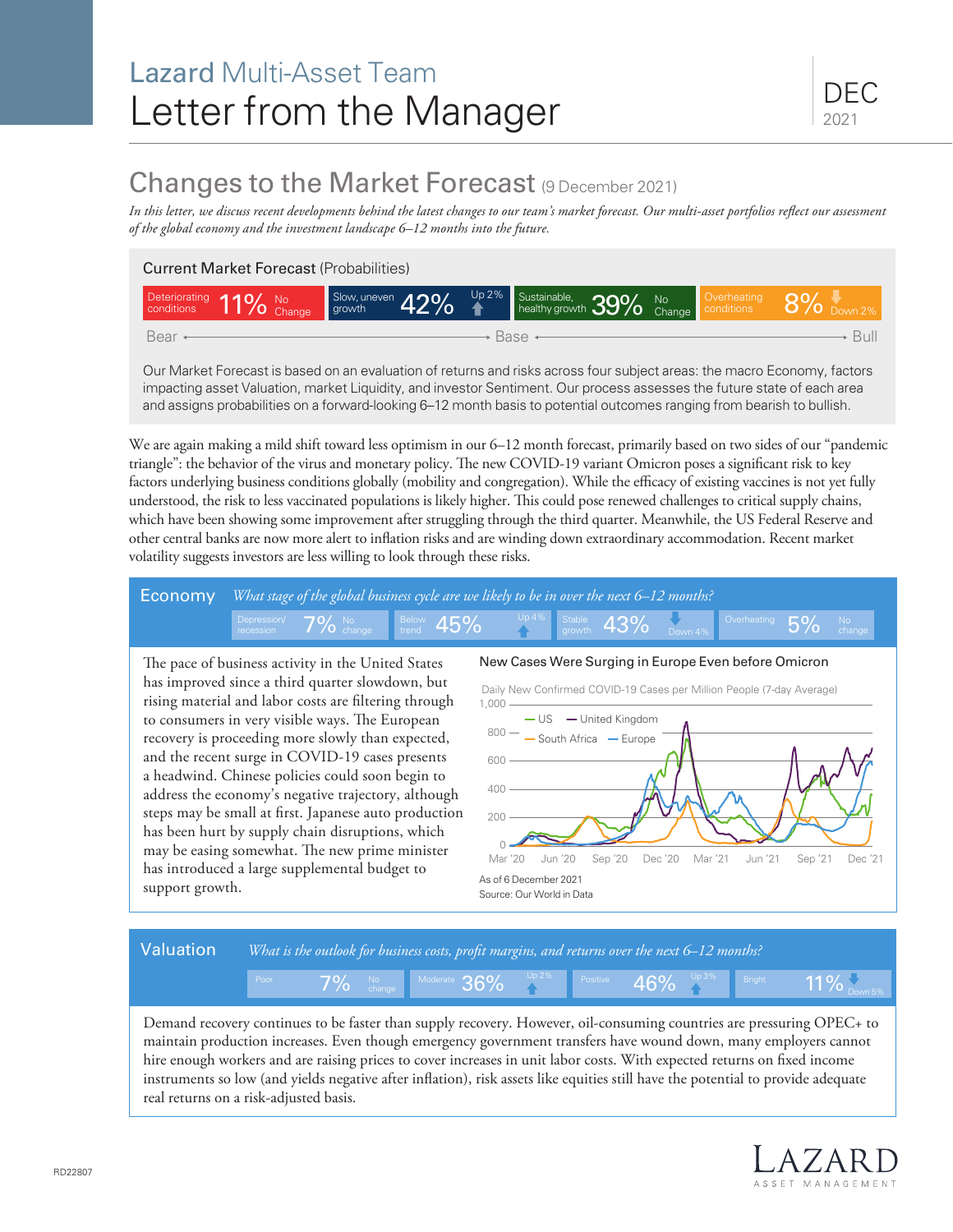

2



Increased uncertainty about the nature of fiscal and monetary policy support, as well as renewed concerns about COVID-19 challenges and potential future variants, is likely to limit excessive enthusiasm for risk assets over the near term. While COVID-19's spread was already worsening in Europe and the United States, Omicron's emergence has further exposed the problems of vaccine hesitancy and the need to deliver more doses to many low-income countries. The passage of the US bipartisan infrastructure bill is a policy positive, offset by delays in wrangling over the larger social infrastructure package.

### Current 6–12 Month Global Market View

Many recent concerns about economic conditions can be tied to the pandemic. Overconsumption of goods and services at home contributed to tight supply chains, increasing vulnerability to periodic COVID-19 related constraints on production. While reopening has led to a surge in demand for services linked to mobility and congregation, employees in these sectors have not returned as rapidly, possibly due to infection fears, new caregiving responsibilities, and pandemic-induced early retirement. At the heart of many forecasts has been the question: How quickly will things "normalize"?

Omicron has highlighted just how much uncertainty remains. Even before it emerged, however, new waves of infections in Europe and the United States and periodic shutdowns in "zero COVID-19" economies like China demonstrated yet again that the virus and its impacts are likely to be with us for a long time—the sentiment behind Fed Chair Jerome Powell's testimony that monetary policy needs to "adapt." Many of his peers would agree: After more than a year-and-a-half, it is getting harder to preach patience. We feel it is appropriate to take some risk off the table, reduce allocations to assets more sensitive to the future pace of the recovery, and rotate into more insulated regions.

#### Favor

- Equities of quality companies in insulated regions
- Higher yielding credit
- Growth-insensitive commodities

#### Avoid

- Developed markets sovereign debt
- Pockets of equity overvaluation
- Emerging markets